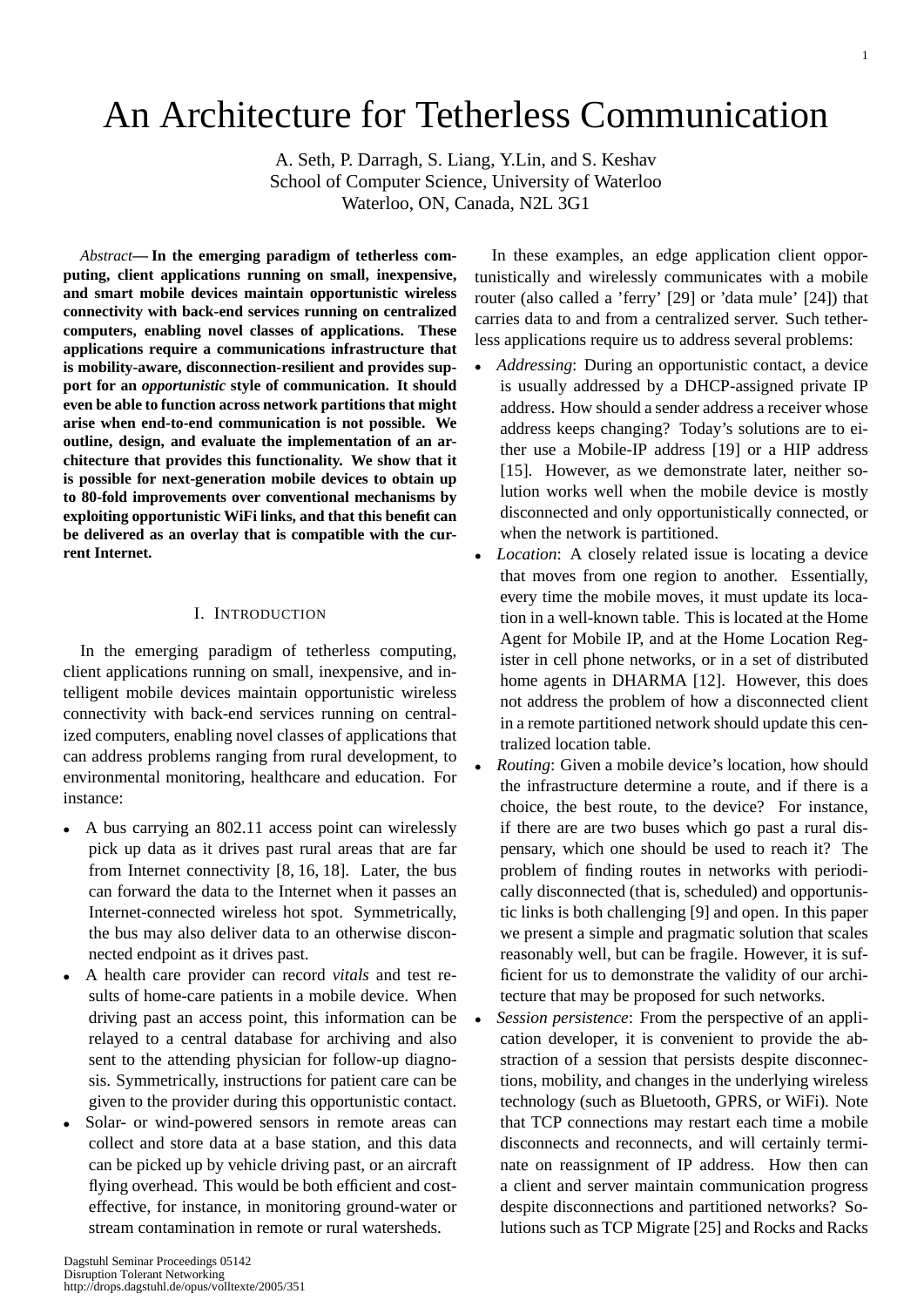[28] are only partial solutions because they are end-toend, and therefore extend only from the mobile device to a data mule. Instead, we require solutions that extend session persistence from the device all the way to the server. Our solution for session persistence extends the approach pioneered by PCMP [17] and is described in more detail in Section III E and [23].

Based on these considerations, we enumerate some essential goals for a tetherless communications architecture:

- 1. *Mobility transparency*: It should always be possible to address, locate, and route to a mobile device.
- 2. *Disconnection transparency*: End-to-end communication state should persist across disconnection periods. Moreover, simultaneous presence of both ends of a (transport-layer) end-to-end link should not be necessary.
- 3. *Low control overhead*: The architecture should maximize the usage of communication opportunities by minimizing control overheads and locating data as close to an opportunistic link as possible.
- 4. *Internet-compatible*: This is required to allow deployment in the real world.
- 5. *Secure*: In addition, we would like communications to be secure; this is addressed in related work [22].

We present a solution that has these characteristics. We describe related work in Section II, followed by a description of the tetherless communication architecture in Section III. We then present an analysis for opportunistic communication in Section IV, and the simulation model and results in Section V and VI respectively. Our implementation efforts are listed in Section VII. In Section VIII we discuss some high level issues related to mobility and opportunistic communication, and finally present our conclusions and future work in Section IX.

## II. RELATED WORK

## *A. Cellular networks*

Cellular telephone networks certainly seem to have solved the problem of tetherless communication, providing nearly seamless voice communication despite mobility and transient disconnections. However, cellular telephony (and data over cellular links) is low-bandwidth on the order of 100kbps, even with 3G, and expensive. Moreover, widespread penetration of cellular networks is limited to urban areas; rural and sparsely populated areas, especially in developing countries, cannot afford ubiquitous cellular coverage. For these reasons, existing cellular network solutions cannot be trivially retargeted for tetherless computing.

Compared to cellular networks, 802.11-based wireless networks provide higher throughputs and are cheaper to deploy, but they have complicated handoff and roaming issues that need to be handled due to the fact that 802.11 networks have a much smaller coverage area. The challenge in tetherless communication is to mimic the considerable capabilities of cellular networks by composing a large number of heterogeneously administered wireless LANs and potentially using a motorized backhaul. This would result in a network that would not support interactive communication, but would be far cheaper and have an order of magnitude larger capacity than cellular networks.

### *B. Network layer mobility solutions*

Although schemes such as mobile IP [19], HIP [15] and I3 [27] provide mobility transparency (and with HIP, identity management), they cannot function effectively in partitioned networks. In particular, they do not address the problem of updating a location register when a mobile is able to access the Internet only through a proxy. Hierarchical solutions such as Cellular IP [5] and Hierarchical Mobile IP [26] move the update (or anchor) point closer to the mobile, but they still do not solve the problem of disconnection. Finally, currently known solutions that postulate globally unique IDs, such as I3 and HIP, do not allow a transiently connected mobile to resolve the ID of a recipient using only the resources available to the mobile or to the bus passing by. That is, DNS-like resolution of human-readable and/or location-independent names cannot be translated to location-specific identifiers *in the field*; they require the availability of a distributed resolution hierarchy.

## *C. Transport layer disconnection tolerance solutions*

This includes protocols like TCP Migrate [25] and Rocks-and-Racks [28], which allow a TCP connection to resume on network reconnection. However, these protocols only support TCP, and also only on an end-to-end basis. Therefore they cannot function in a highly partitioned network where TCP connections can span only a part of the end-to-end path.

## *D. Email*

Electronic mail has many of the characteristics we desire: disconnection tolerance, message semantics, and ubiquitous deployment. However, existing email systems do not support mobility: a mobile user is constrained to always pick up data from the *home* email server, no matter where it is located. Second, routing in email systems is done manually using MX records, which makes it both static and error prone. It would be far better to use automatic routing protocols that dynamically adapt to mobile users and changing network conditions. Finally, email suffers from the problem that sender identities are not verified, resulting in an enormous volume of 'spam'. While not described in detail here, our solution allows verification of the identity of every sending entity using Identity Based Cryptography [22]. This alleviates the spam problem.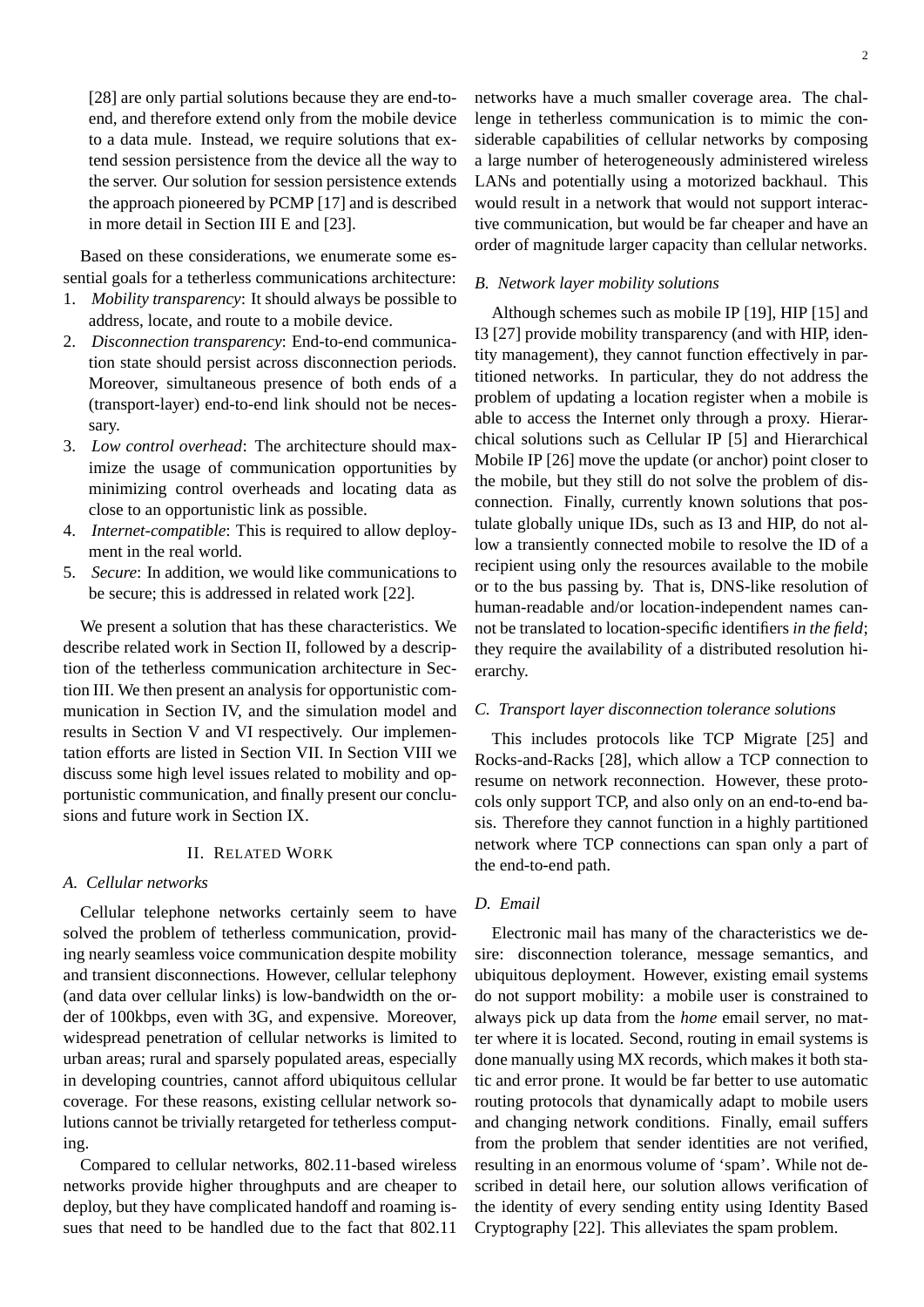## *E. Delay Tolerant Networks (DTN)*

Unmodified TCP cannot be used over challenged networks where there are frequent disconnections, or when the network regions to be traversed are heterogeneous and connectivity is not always available. DTN [8] instead proposes the notion of *bundle transfer*, where the data is wrapped into bundles (similar to email messages) and these bundles are transferred using an overlay network. DTN routers or *custodians* have a large persistent bundle store, where bundles await transfer to the next DTN router whenever connections become available. Custody transfer occurs as the bundles are transmitted across the network, and the responsibility of reliable delivery of each bundle is passed from one custodian DTN router to the next.

DTN addresses the problem of disconnections in a novel manner, even though it constrains applications to be noninteractive in nature. End-to-end connectivity is not necessary with DTN. Senders and receivers can inject and retrieve bundles from the DTN overlay according to their individual connectivity schedules. A side benefit of DTN, as we show in Section IV, is that high throughput rates can be obtained for opportunistic delivery if bundles are routed to DTN routers physically close to potential receivers.

However, the existing DTN architecture has no support for locating and routing to mobile devices, which is an essential requirement for tetherless computing. Moreover, it does not support persistent session state, nor does it address the issue of how a disconnected end node should discover the identifier associated with a remote, and potentially mobile, end point. We resolve these problems in our work.

## III. TETHERLESS COMMUNICATION ARCHITECTURE

## *A. Overview and definitions*

Based on the goals outlined in Section I, we believe that the following features must be included in *any* architecture that supports both mobility and disconnection:

- 1. *Intermediate persistent storage:* End to end connections will not be always possible for disconnected mobiles. Hence, intermediate infrastructure nodes should have a persistent storage capability where senders can inject data and receivers can pick up data according to their individual connectivity schedules.
- 2. *Lookup on a globally unique identifier(GUID):* Each mobile host should possess a GUID that maps to the current location of the mobile. The GUID should not change as the mobile moves and its mapping should be updated periodically with the new location.
- 3. *Forwarding to changing mobile locations:* The data forwarding function must incorporate a lookup step to map from the GUID to the current location.

It turns out that these three simple functionalities are sufficient to deal with both mobility and disconnection. We now explain the architecture in greater detail.

We address each end point with a GUID, and use distributed hash table (DHT) infrastructure such as OpenDHT [21] for looking up the location of a mobile based on its GUID. A DTN overlay network provides intermediate persistent storage, and data forwarding within the DTN network is described in Section III-D.

We first present some definitions.

- 1. *Region:* A region is collection of mutually reachable DTN routers, determined by administrative policies, communication protocols, naming conventions, or connection types. Regions usually are contained within a physical boundary, though a single region may span multiple geographical areas. We do not place any assumptions on the organization of regions.
- 2. *Gateways:* These are DTN routers with interfaces on more than one region.
- 3. *Custodians:* These DTN routers act as alwaysavailable proxies for intermittently connected mobile hosts. Custodians store data on behalf of disconnected mobile hosts and deliver them whenever the hosts reconnect to the network. We impose the simplifying constraint that custodians must not be mobile.
- 4. *Local DTN router:* This is the DTN router that communicates directly with a mobile. A local DTN router may or may not also be a custodian. A local DTN router may itself be mobile. For instance this models a bus that travels between villages with a DTN router on board.
- 5. *Near area:* This is defined as the set of wireless access points (APs) that are *closer* to a particular custodian DTN router than any other custodian. We do not define closeness precisely; one candidate would be the long-term mean RTT delay between an AP and the custodian DTN router.
- 6. *Near mobility:* Mobility within a near area is near mobility. Pre-authentication can used during near mobility to help reduce reconnection delays [14].
- 7. *Far mobility:* Mobility between near areas is far mobility. We assume that near mobility is much more common than far mobility and optimize our architecture for this case.

### *B. Location management*

We identify all mobile hosts using an opaque globally unique identifier (GUID) that we will denote by  $I$ . Although our architecture does not require any specific semantics from the GUID, it turns out that choosing a node's GUID to be the MD5 hash (or some other collision resistant hash) of its human-readable identifier, such as the node-users's email address, allows the translation from a human-readable name to a fixed-length numeric GUID to be carried out without any additional infrastructure. This alleviates lookup problems such as those with I3, where a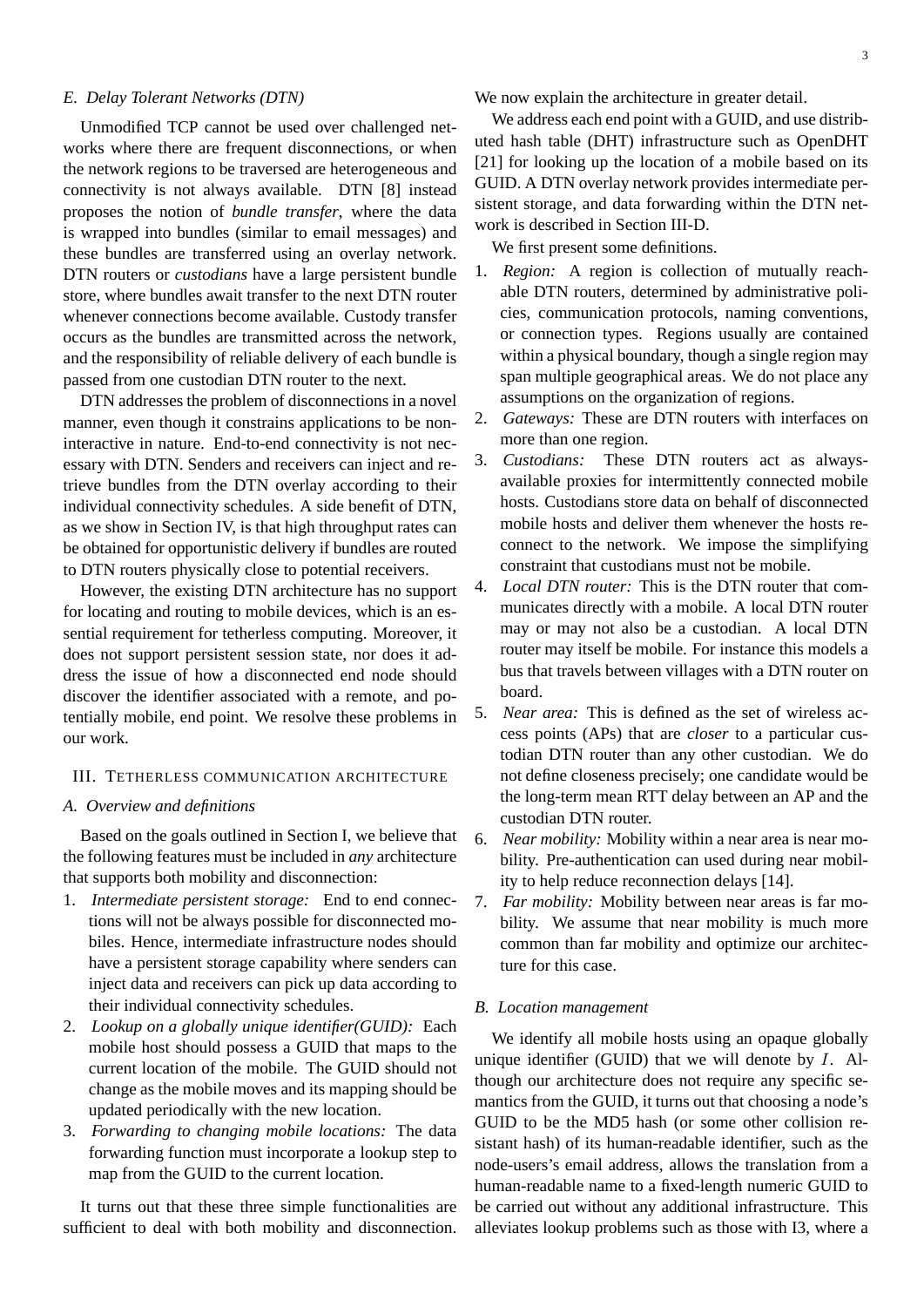

Fig. 1. Three stage hierarchy of lookups to support mobility

mobile needs to use the I3-DNS service to find its correspondent's I3 ID, and HIP, where a mobile needs to determine the cryptographically signed ID of its correspondent using PKI. This choice of GUIDs is also motivated by our security architecture [22]: essentially, the MD5 hash of a user is also that user's public key, and it can be given a private key by a Private Key Generator using Identity Based Cryptograpy [3].

The Internet region, which has special status in our architecture, maintains a lookup table which maps a mobile's GUID (I) to its current region (R). Although any lookup mechanism can be used, we use a Distributed Hash Table (DHT) to gain scalability and fault-resilience. Following cellular telephony terminology, we call this lookup table the Home Location Register (HLR). If a mobile is simultaneously present in multiple regions; for instance, when the mobile host is reachable on two different bus routes; the HLR resolves the GUID to multiple regions, both of which represent viable routes.

Each region maintains one or more Visitor Location Registers (VLR) that is either stored at, or accessible to, all of its gateways. The VLRs store a mapping from the GUIDs of all mobile hosts currently in the region to the custodian DTN router  $(C)$  for that mobile. Multiple mappings for different custodians are stored if the mobile can pick up bundles from more than one custodian.

Finally, each custodian maintains a Local Location Register (LLR) that maps from the GUID to the best last-hop fixed or mobile local DTN router  $(M)$  for each mobile. If the mobile picks up data directly from the custodian, without an intermediate local DTN router, this is reflected in the LLR.

This three-stage lookup hierarchy is shown in Fig. 1. When a mobile device moves, its location information is updated, if necessary, in zero or more location registers. If a mobile moves such that its local DTN router doesn't change, then none of the location registers are updated after the move. If a mobile moves such that its custodian doesn't change, but its local DTN router changes (i.e. a near move), then only the LLR at the custodian is updated to reflect the new best local DTN router for the mobile. If a mobile changes custodians within a region, the LLR at the new custodian is updated, and all VLRs in the region are updated to point to the new custodian. Finally, on a far move, the HLR, VLR, and LLR must all be updated both in the new and old regions. It is important the HLR only be modified after all the VLRs in the new region are aware of the mobile, as described in Section III-D. Presently we have implemented our own protocol for location management, but a protocol built on standard mechanisms like SIP based signalling is equally usable.

There are many ways of maintaining the location registers. If the region is large (like the Internet region) then the location register can be maintained in a DHT like OpenDHT [21], or in a central database. If the region is small then it can be maintained in a lookup table at each gateway and custodian.

#### *C. Discovering local and custodian DTN routers*

When a mobile moves, its location must be updated in the location registers. Therefore, the mobile device needs to determine its new region, custodian, and local DTN router. A local DTN router can always be queried for a list of *nearby* custodians and regions accessible through it. So, the problem reduces to that of a mobile finding a local DTN router after it has associated with a new wireless access point.

Note that when a mobile associates with a wireless access point, one of two cases must hold:

- 1. If the wireless access point is not itself connected to the Internet, then, in order for data to be ferried to the Internet, it must be co-resident with a mobile DTN router (as on a bus). The access point must therefore also be the local DTN router.
- 2. If the wireless access point is connected to the Internet, then the mobile can potentially look up a location service with location-specific information, such as the SSID of the access point, the current zip code, or its GPS location, to find a *close* local DTN router. Alternatively, when the access point is initially set up, this information can be hand-configured in the same way that it is configured with the address of a DNS server.

A local DTN router, when queried, may return more than one choice of custodian. Indeed, since the local DTN router may in fact be only one overlay hop away from *all* custodians on the Internet, the choice of custodian may be non trivial. We believe that a scheme similar to I3 trigger sampling [27] can be used to choose a *close* custodian. We are looking into algorithms for optimal choice of custodian in ongoing research. In any case, our scheme will work correctly with any custodian - choosing a *close* custodian is simply a performance optimization.

### *D. Routing*

We now present the detailed routing protocols used in our architecture. The key concepts used in the design are late binding, default routing, reverse path forwarding, *make-then-break* updates, and group communication protocols as explained next.

As mentioned earlier, we give special status to the Internet region: this is the region that maintains a binding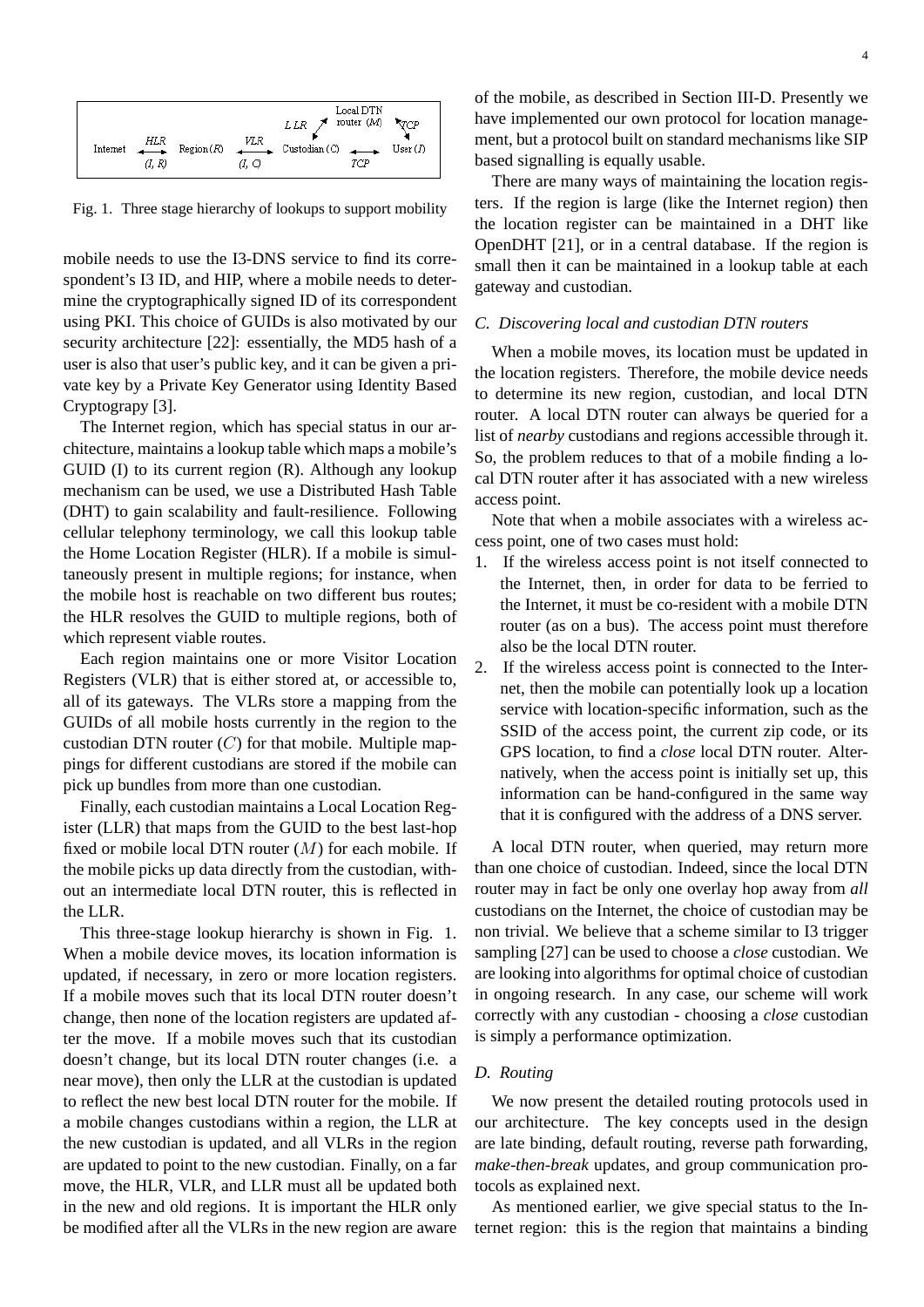from a mobile's GUID to its current region. We assume that every DTN router is manually configured with a default route that is its next hop to get to the Internet region. The next hop could be over a scheduled link and therefore may not always be available. We also define a special region name called *unbound*. When a DTN router gets a bundle addressed to the *unbound* region, it either forwards the bundle on its default route to the Internet region, or, if it has at least one interface on the Internet, looks up the destination's GUID in the HLR to rewrite the *unknown* region with the mobile's current region. Subsequently, the bundle is forwarded to that region's Internet gateway over one single overlay hop. The gateway then uses its local routing tables, set up using Reverse Path Forwarding, as described below, to route the bundle to the mobile.

The use of unbound regions is a form of late binding that allows a disconnected node to send a bundle to a destination knowing only its GUID; it does not have to query the HLR for the mobile's current region. Note that the current DTN architecture [6] already supports the notion of late binding. Here, the idea is that the administrative ID portion (or, to be precise, the namespace-specific portion) of the DTN address is bound to an actual next hop only at the destination region. We extend this notion to allow even a node's region to be late bound.

Before we describe how routing tables are set up, we observe that mobility intrinsically introduces race conditions. Bundles may be sent to a mobile's old region, or they may arrive to a gateway or custodian in the new region before it has heard of the mobile. To avoid race conditions, the location registers must be updated with care. The basic principle is to reliably update location information using a group communication protocol [2], *before* old information is deleted (*make-then-break*). This way, when a link is broken, a new path is known to exist.

We now outline a detailed algorithm for location update management in case of an inter-region far move (the case of a near move, and the case where there is a single chosen custodian or a single gateway in the region, is a subset of this case):

- 1. The mobile associates with a wireless AP and is given a local IP address, for instance using DHCP. It discovers its local DTN router using one of the techniques described in Section III-C.
- 2. The mobile tells its local DTN router, using a REG-ISTER message, that it has moved to its new region from its old region. The local router uses this to update its local table to reflect the fact that this mobile is now reachable through it.
- 3. The local DTN router informs the mobile of its choice of *nearby* custodians.
- 4. The mobile chooses one or more custodians and informs the local DTN router of its choice.
- 5. The local DTN router participates in a group commu-

nication protocol to update *all* the chosen custodians' LLRs to make itself as their next hop to get to the mobile. This effectively uses Reverse Path Forwarding to dynamically construct routing table entries for that GUID in the region.

- 6. When Step 5 terminates, one of the chosen custodians is elected to forward the REGISTER message to all the gateways in the region by participating in a group communication protocol with all the gateways in the region. The result of this is to update their VLRs so that the GUID of the mobile maps to its set of chosen custodians.
- 7. When Step 6 terminates, one of the gateways is elected to update the HLR to point the mobile's GUID to the mobile's new region.
- 8. Next this gateway participates in a group communication protocol with the set of gateways in the mobile's old region to update their VLRs so that these VLRs *unmap* the GUID by mapping the GUID to *undefined*.
- 9. When Step 8 terminates, the gateway reliably multicasts an UPDATE message to all the custodians in the old region. The custodians send any stored bundles to the mobile in the new region simply by rewriting the bundles' destination region as *unknown* and forwarding them on its default route. This will send them to the Internet gateway for that region, which looks up the HLR to determine the new region. Because this is the last step, group communication is not necessary.

This *make-then-break* approach has the interlocks necessary to prevent race conditions and provides eventually always consistent semantics. For instance, if a VLR points to an old custodian, bundles reaching the old custodian will either be stored and eventually forwarded (when the location update reaches the custodian), or the custodian will find the GUID to be unmapped, in which case the bundles will automatically be forwarded to the new custodian.

The use of reverse path forwarding has both its pros and cons. On the one hand, in the absence of a definitive solution to the DTN routing problem, it offers a simple way to set up the routing tables in a region. On the other hand, these tables are fragile: if a link were to break, or a DTN router were to fail, the protocol does not recover gracefully from this failure. The lack of fault tolerance can be handled in several ways. For instance, a mobile can periodically send a REGISTER message to refresh paths to it. Similarly, an Internet gateway can periodically flood a message that allows all the routers in its region to discover the default path to the Internet gateway. These protocols would limit outages to approximately one update period, which may be sufficient in practice.

Nevertheless, we believe that reverse path forwarding should be viewed only as a stop-gap measure. Once there is consensus on an acceptable DTN routing, then the only role of the REGISTER message would be to update the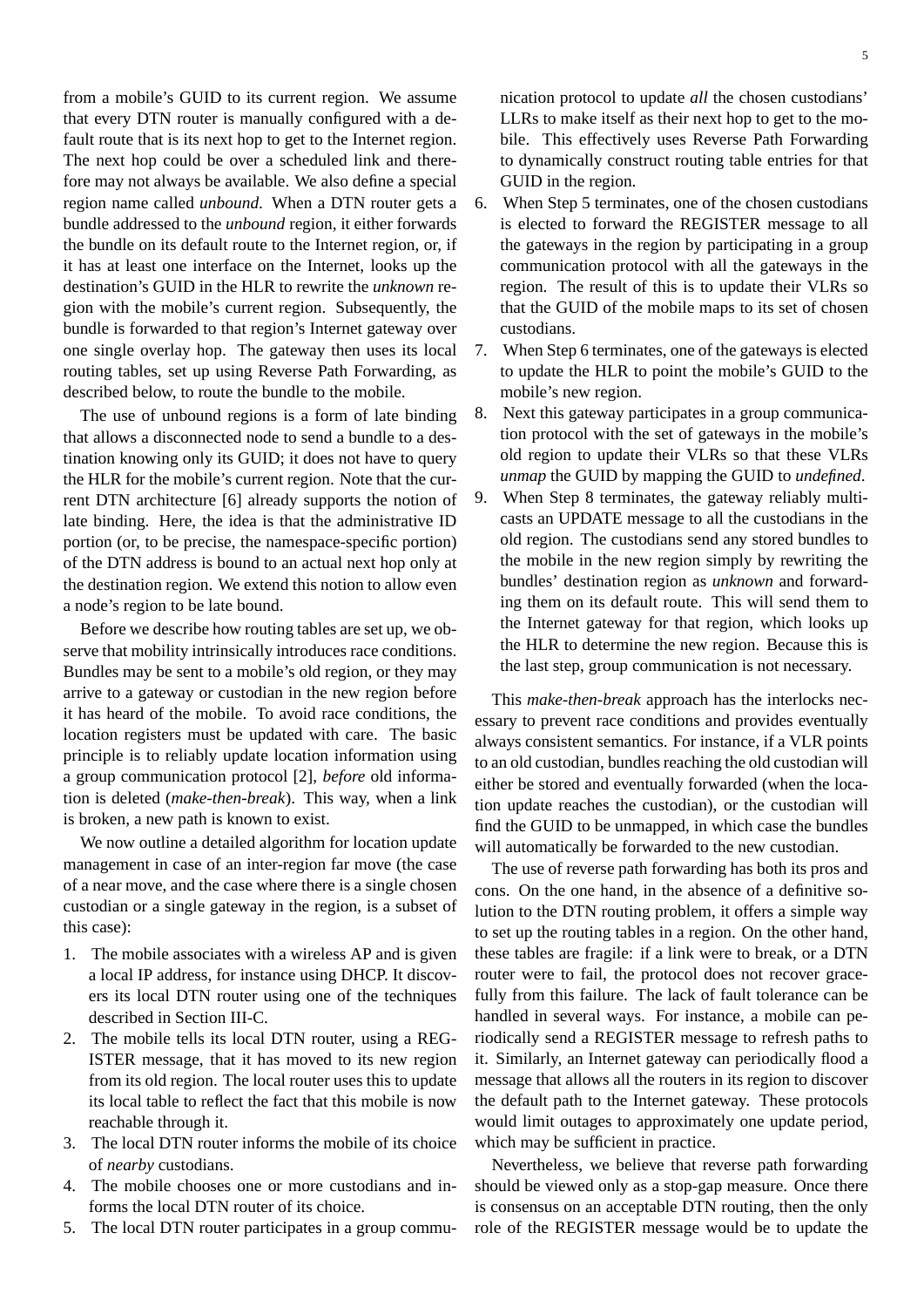location registers, and the actual routing can proceed using any agreed-upon DTN routing protocol.

# *E. Session state*

Our architecture provides persistent session state on top of DTN using OCMP (Opportunistic Communication Management Protocol) [23], which can maintain session state across disconnections. OCMP also provides support for application-specific plugins to transparently communicate with legacy application servers in a delay tolerant manner. It supports different channels for control data and bulk data transfers, can multiplex traffic on different network interfaces, and also aggregates the traffic from multiple applications over a single transport layer connection. More details of OCMP are explained in [23]. OCMP extends PCMP [17] as follows:

- 1. Support for multiple NICs in parallel
- 2. Support for arbitrary transport protocols including UDP with erasure codes, TCP Migrate, and Rocksand-Racks. PCMP is essentially TCP centric.
- 3. Integration with a database for session persistence across node restarts. This allows nodes to be powered down to save power.
- 4. Session state can be encapsulated and transferred from one OCMP proxy to another to maintain locality and choose the closest proxy for minimum proxy-toendpoint RTT.
- 5. Servers can push data to OCMP proxies, and the data can then be picked up opportunistically by mobile devices.

## *F. Multiple home regions*

Our architecture treats the Internet region as a special region that maintains the HLR. In fact, multiple regions can be designated as home-regions by embedding the ID of the home-region within the GUID of the mobile hosts. Thus, each mobile host can belong to its own home-region that maintains an HLR for it. Supporting this change requires a simple modification to the existing scheme. We assume that all HLRs are always available from the Internet region. Therefore, when an Internet gateway gets an unbound bundle, it simply looks up the mobile's current destination in the appropriate HLR. The rest of the scheme is unchanged. This allows each administrative region to manage its own HLR and GUID assignments.

#### *G. Example*

Fig. 2 illustrates the scheme in operation. The shaded region represents the Internet region. Region R1 is directly connected to the Internet, while Region R2 is connected through Region R1 to the Internet. (Note that R2 may have a scheduled link to R1 and so may never be able to directly access the Internet region.) The network contains custodians DTN-1 through DTN-3, and M-DTN represents a mobile DTN router, such as a bus.

Data transfer is illustrated from a fixed sender located in the Internet, through a custodian in the Internet, to a mobile receiver that changes its location from L-1 to L-5, through a series of movements.

#### IV. ANALYSIS

We anticipate that most applications using tetherless communication will be for downloading bulk data from the Internet to a disconnected device. In this situation, we would like to determine the gain from using our architecture over other competing solutions. We consider a simple scenario of a connected sender sending data to a periodically disconnected and mobile receiver. The performance metrics we consider are the fraction of opportunistic connectivity intervals that a scheme can utilize and the amount of data a sender is able to transfer within the opportunistic connectivity intervals. The parameters in our analysis are as follows.

- $R =$  Residence time of mobile receiver in a near-area, assumed to be exponentially distributed
- $\overline{R}$  = Mean residence time
- $F_N$  = Number of connection periods in a near area before a far movement
- $D<sub>N</sub>$  = Delay needed for reconnection after a near move
- $D_F$  = Delay needed for reconnection after a far move

We consider  $F_N$  pairs of  $(R_i, D_i)$  to denote  $F_N$  connection periods in a near area, with exponentially distributed residence times of  $R_i$  and connection establishment delays of  $D_i$  as follows:

$$
D_1 = D_F
$$
  

$$
D_i = D_N \text{ for } 1 < i \leq F_N
$$

For a single connection interval indexed by i:  $q_i =$  opportunistic utilization ( $0 < q_i < 1$ ) is defined as the fraction of the connection interval that can be used for data transfer, and is given by:

$$
q_i = 1 - D_i/R_i \text{ when } R_i > D_i
$$
  

$$
q_i = 0 \text{ when } R_i \le D_i
$$

Therefore:

$$
P(q_i = 0) = P(R_i \le D_i) = 1 - e^{-D_i/\bar{R}}
$$
  
 
$$
P(q_i \text{ st. } q_i > 0) = P(R_i > D_i) = e^{-D_i/\bar{R}}/\bar{R}
$$

In the special case of only near mobility (i.e no far mobility).

 $\bar{q}_i$  = expected value of  $q_i = \int_{D_i}^{\infty} (1 - D_i/x) e^{-D_i/\bar{R}} / \bar{R} dx$ Averaging over  $F_N$  periods,  $E(\bar{q}_i) = (\sum \bar{q}_i)/F_N$ 

We then calculate the lim  $E(\bar{q}_i)$  as  $F_N \to \infty$ , to give the expected opportunistic utilization assuming that only near mobility occurs. We rely on simulations presented in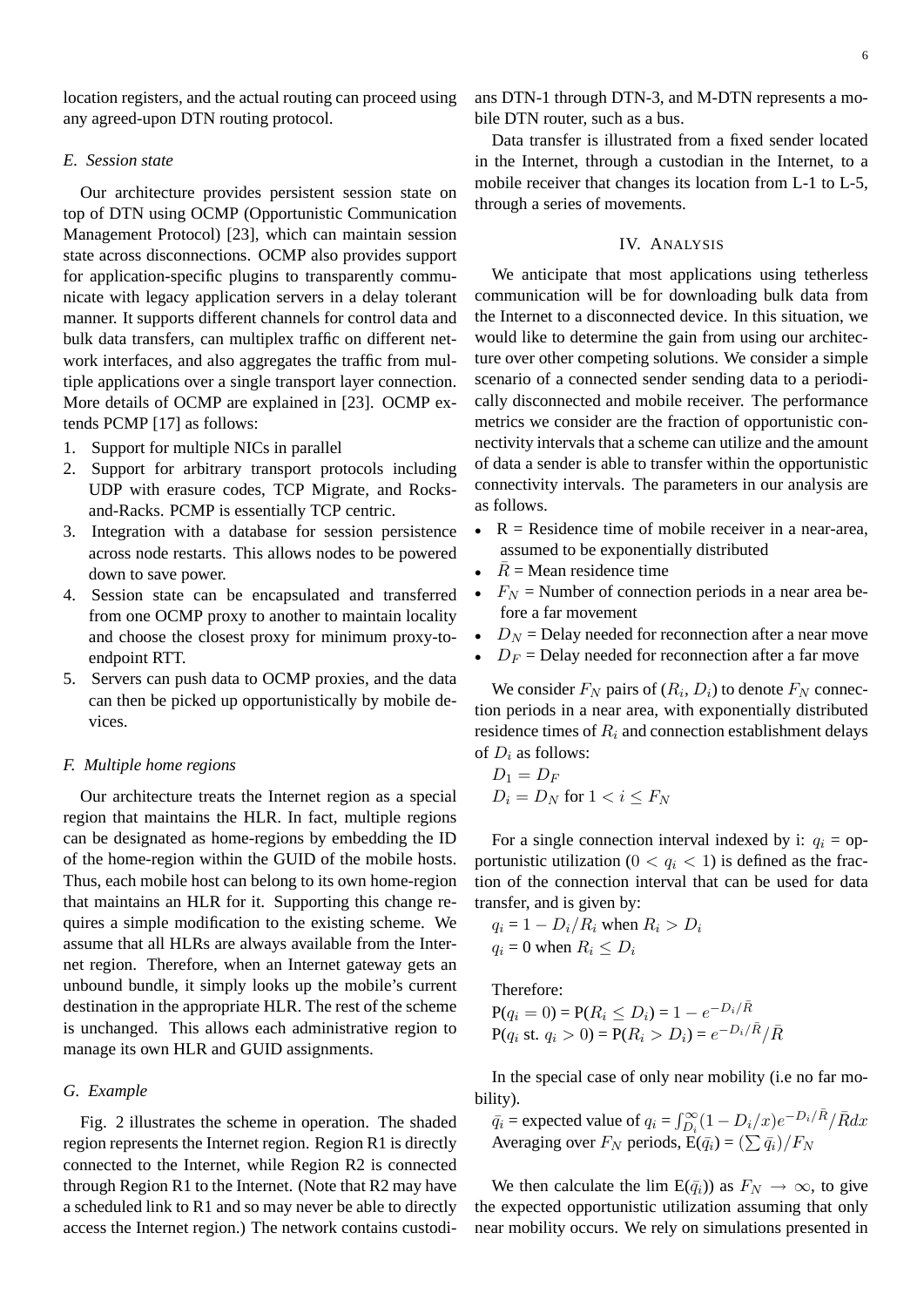

Fig. 2. TCA example

Section VI for studying the general case of both near and far mobility.

In order to calculate the amount of data transferred opportunistically during a connection interval, we use the TCP throughput equation in [11] to compute the expected throughput  $(\mu)$  of a TCP connection from its RTT:

$$
\mu = \frac{1.22MSS}{RTT\sqrt{L}}
$$

Here, MSS is the mean segment size of the TCP packets, RTT is the round trip time, and L is the loss rate. So, the amount of data transferred per connection opportunity is:

 $\lim E(\bar{q}_i) \cdot \mu \cdot \bar{R}$ 

Using the above derivations, we now analytically compare TCA with end-to-end Rocks-and-Racks and end-toend TCP on HMIP. In TCA, data is sent as bundles, with a TCP connection between the sender and the local DTN router, as well as between a mobile and a local DTN router. In the other two cases, we consider an end-to-end TCP connection over Rocks-and-Racks or HMIP. Recall that, unlike HMIP, Rocks-and-Racks permits limited disconnection.

A simple mean value analysis is done for estimating the delay  $(D_N$  and  $D_F$ ) and RTT parameters of the different schemes. The connection establishment steps for the different schemes with both near as well as far mobility are enumerated below. Data is assumed to be piggy-backed on TCP Syn/Syn-Ack packets so that an extra RTT delay is avoided.

## *A. HMIP*

#### *Near reconnection*

- 1. 802.11 reconnection and authentication
- 2. Update CoA at local HMIP MAP node and receive acknowledgement of update
- 3. Send reconnection notification to sender
- 4. Receive packet sent by sender

#### *Far reconnection*

- 1. 802.11 reconnection and authentication
- 2. Find out local HMIP MAP node
- 3. Insert CoA at local MAP node and receive acknowledgement of insert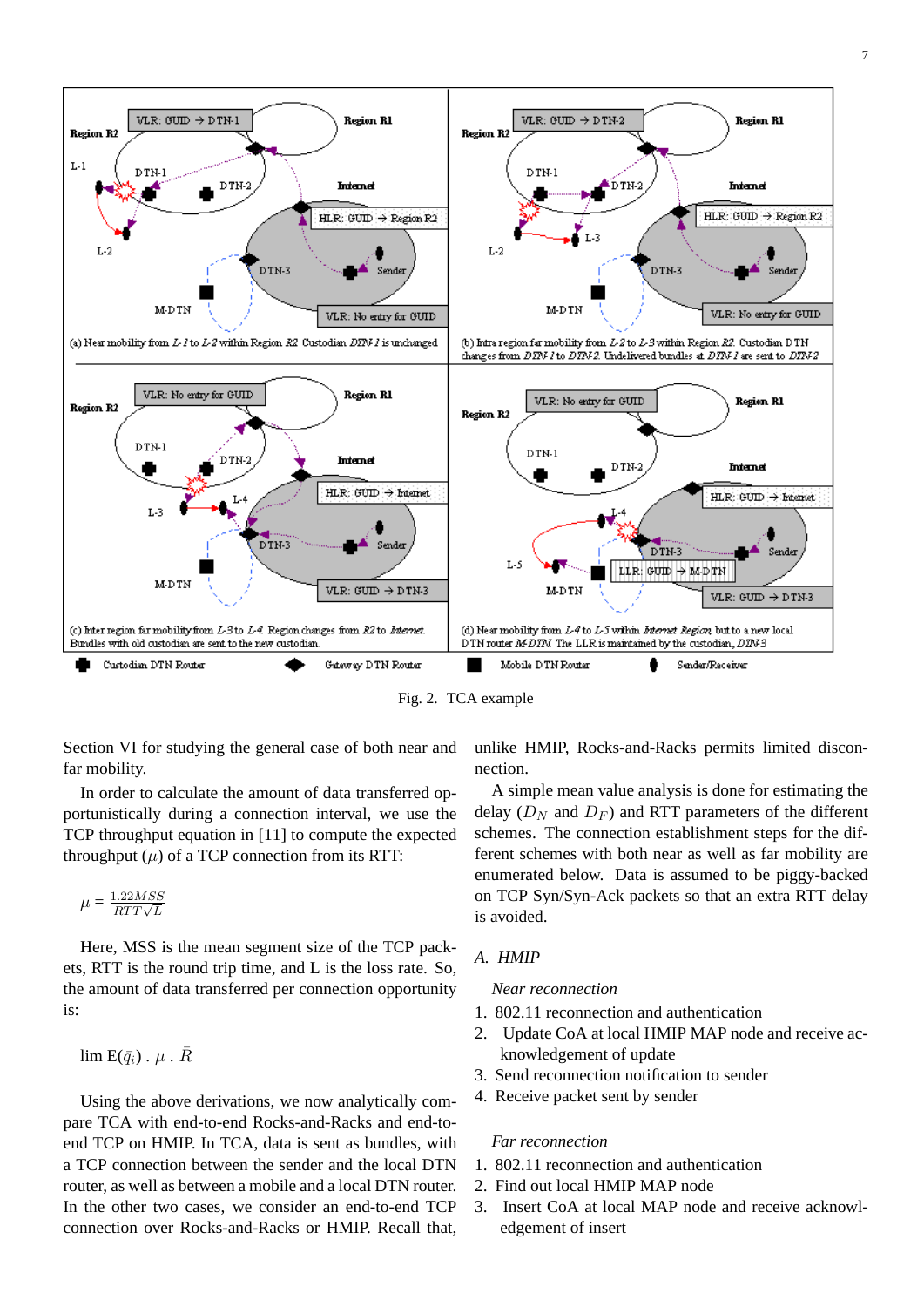| Scheme                                             | Delays         |               |              |  |
|----------------------------------------------------|----------------|---------------|--------------|--|
| $d_n = 15ms, d_f = 150ms, a_n = 50ms, a_f = 800ms$ |                |               |              |  |
| <b>TCA</b>                                         | $D_N = a_n$    | $D_F = a_f$   | $RTT = 2d_n$ |  |
|                                                    | $+2d_n$        | $+5d_f + d_n$ | $=30ms$      |  |
|                                                    | $= 80 ms$      | $=1565ms$     |              |  |
| Rocks                                              | $D_N = a_n$    | $D_F = a_f$   | $RTT = 2d_f$ |  |
| and                                                | $+2d_f$        | $+2d_f$       | $=300ms$     |  |
| Racks                                              | $=380ms$       | $=1100ms$     |              |  |
| <b>HMIP</b>                                        | $D_N = a_n$    | $D_F = a_f$   | $RTT = 2d_f$ |  |
|                                                    | $+2d_f + 2d_n$ | $+4d_f+2d_n$  | $+2d_n$      |  |
|                                                    | $=360ms$       | $=1430ms$     | $=330ms$     |  |
| TABL                                               |                |               |              |  |

CONNECTION ESTABLISHMENT DELAYS

- 4. Update public address at home HMIP MAP node and receive acknowledgement of update
- 5. Send reconnection notification to sender
- 6. Receive packet sent by sender

## *B. Rocks and Racks*

*Near reconnection*

- 1. 802.11 reconnection and authentication
- 2. Reconnection notification to sender
- 3. Receive packet sent by sender

## *Far reconnection*

- 1. 802.11 reconnection and authentication
- 2. Reconnection notification to sender
- 3. Receive packet sent by sender

# *C. TCA*

## *Near reconnection*

- 1. 802.11 reconnection and authentication
- 2. Reconnection notification to local DTN router
- 3. Receive packet sent by DTN router

# *Far reconnection*

- 1. 802.11 reconnection and authentication
- 2. Find out local DTN router
- 3. Update public trigger at far DHT node and receive acknowledgement of update
- 4. DHT node sends callback to old DTN router
- 5. Old DTN router sends data to new DTN router
- 6. Receive packet sent by new DTN router

Due to 802.11 pre-authentication, we assume that 802.11 reconnection and authentication delays are substantially lower in near mobility than in far mobility. Delays for locating local DTN and HMIP nodes, are neglected because the node discovery information is cacheable and can be provided by the APs themselves.



Fig. 3. Opportunistic utilization (E( $\bar{q}_i$ ) Vs  $\bar{R}$ )



Fig. 4. Opportunistic data transfer ( $\mu E(\bar{q}_i) \bar{R}$  Vs  $\bar{R}$ )

Values of  $D_N$  and  $D_F$  are estimated by adding together representative values for each delay component constituting the connection re-establishment phases. We assume all delays between any two nodes within an AS (=  $d_n$ ) to be equal to each other. Similarly, the delays between any two nodes in different AS  $(= d_f)$  are assumed to be equal, and an order of magnitude higher than the near delays. A representative value is chosen for authentication and 802.11 connection establishment delays with near mobility  $(= a_n)$ , which is substantially lower than the delays with far mobility (=  $a_f$ ) because it involves lesser and faster roundtrips for TLS like authentication and encryption. Values of RTTs for the different schemes are also estimated similarly. Table I shows the expected values of near and far reconnection delays and RTTs for the different schemes.

Fig. 3 and Fig. 4 show MAPLE [30] plots of the analysis equations derived in this section, using delay and RTT values shown in Table I. The MSS is fixed at 1500 bytes, and the loss rate is assumed to be 0.01

The results show that TCA gives the best performance, followed by Rocks-and-Racks, and then by HMIP. This is expected because TCA is able to reduce delay latencies in the case of near mobility, but end-to-end Rocks-and-Racks does not consider near mobility as being different from far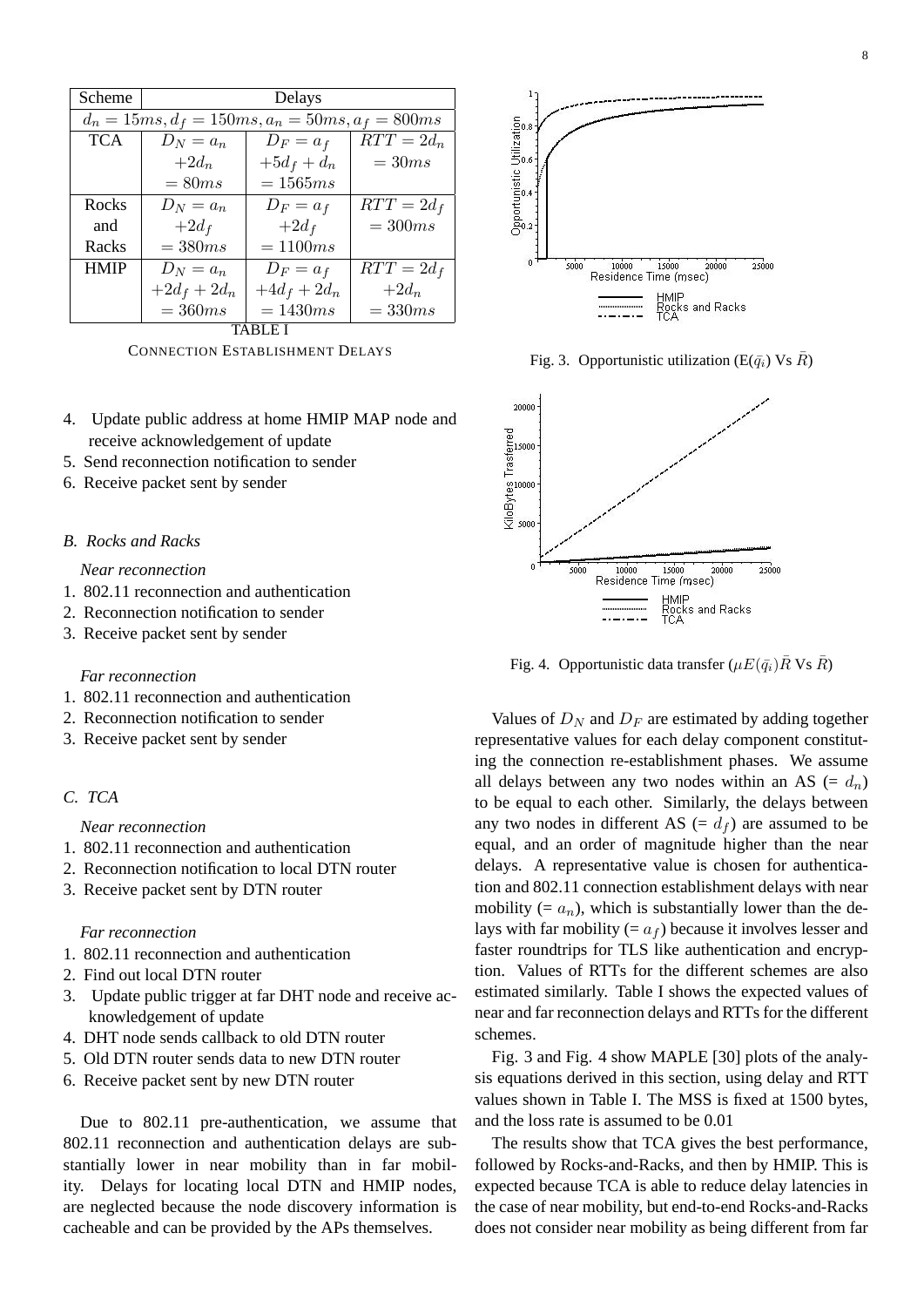mobility, and HMIP is not able to utilize short connection opportunities until when the intervals are large enough to allow at least one complete TCP file transfer.

According to Fig. 3, all the architectures give comparable opportunistic utilization for large values of residence times. However, as shown in Fig. 4, the amount of data that the schemes are able to transfer is quite different. This is because the end-to-end throughput of a connection is inversely proportional to the RTT, and the RTT for Rocks-and-Racks and HMIP is almost an order of magnitude higher than the RTT for TCA. This is because TCA relocates the data closer to the mobile user. TCA is able to provide an order of magnitude performance increase over other mechanisms.

## V. SIMULATION

We analyze the behavior of TCA and compare it with end-to-end HMIP and Rocks and Racks by simulating the same scenario as that in Section IV, that is, of a fixed sender in the Internet sending data to a receiver that intermittently connects to the Internet.

#### *A. Flow-level simulation*

We use packet-level simulation only for control packets. Data packets are modeled as flows. Our simulation topology generator creates networks where each link is associated with a capacity and a delay (see below for details). We can therefore compute the bottleneck capacity as the smallest link capacity on any path. For simplicity, we ignore all cross traffic, so the bottleneck link capacity is identical to the path's available bandwidth.

The amount of data transferred in a given time period over UDP or TCP over Rocks-and-Racks is obtained by calculating the number of packets delivered at the available bandwidth on that end-to-end path. For TCP data transfer over HMIP we model disconnection and restart as follows: we compute the time taken to transfer a file of a given size over a path with a given available bandwidth. If this time exceeds the opportunistic connection time, we regard the transfer as aborted and model this as zero data transfer.

# *B. Network topology*

We generate realistic network topologies using Brite [13], and then overlay this topology with DTN, HMIP, and sender nodes. This is done by randomly and uniformly selecting nodes to take on these roles, using as configuration parameters the density of DTN routers, density of HMIP nodes, and the density of senders/receivers within an Autonomous System (AS). We then determine the near areas corresponding to each DTN router.

#### *C. Delay distribution*

There is evidence showing that end-to-end delay distribution for Internet packets is a Gamma distribution with a

| Number of nodes                  | 5000             |
|----------------------------------|------------------|
| Number of AS                     | 100              |
| Average nodes per AS             | 50               |
| AS constituting core network     | 35               |
| Simulation duration              | 3 hours          |
| TCP packet MSS                   | 1500 bytes       |
| Loss rate                        | 0.01             |
| Density of DTN/HMIP nodes per AS | 1.0              |
| Idle time during near movements  | 5 sec            |
| Idle time during far movements   | $60 \text{ sec}$ |
|                                  |                  |

TABLE II SIMULATION PARAMETERS

heavy tail [4]. For our simulations, we use the same model with parameters as those given in [4].

#### *D. File size distribution*

Although file size distributions for email traffic is more suited to our application scenarios, due to the unavailability of such data, we use the distributions of Internet web traffic given in [1] for generating Pareto distributions for the sizes of files being transmitted.

#### *E. Host mobility*

We model the mobility of each mobile host as a continuous time Markov chain. Different states are kept for connection establishment intervals, connected intervals, idle interval spent in a near movement, and idle interval spent in a far movement. A supplementary model is used to simulate actual geographical movement of the mobile host, explained in greater detail in [10].

## VI. SIMULATION RESULTS

We conduct two sets of experiments for measuring the performance metrics of the different architectures, with a single sender and a single receiver. For all our experiments, we use the parameters shown in Table II. All plots in the simulation graphs are an average of 30 runs. The measured standard deviations were very small (less than 5% of the mean values); for clarity, we do not show them in the simulation results.

#### *A. Opportunistic utilization vs. mean residence times*

Since our analysis covers the cases where no far mobility occurs, we use simulations to study the performance of the system in the presence of far movements. We choose a probability of near movement of 0.8 for these experiments. The results, shown in Fig. 5 closely correspond to the analysis results in Fig. 3. Similarly, Fig. 6 and Fig. 4 for the amounts of opportunistic data transferred also exhibit similar trends.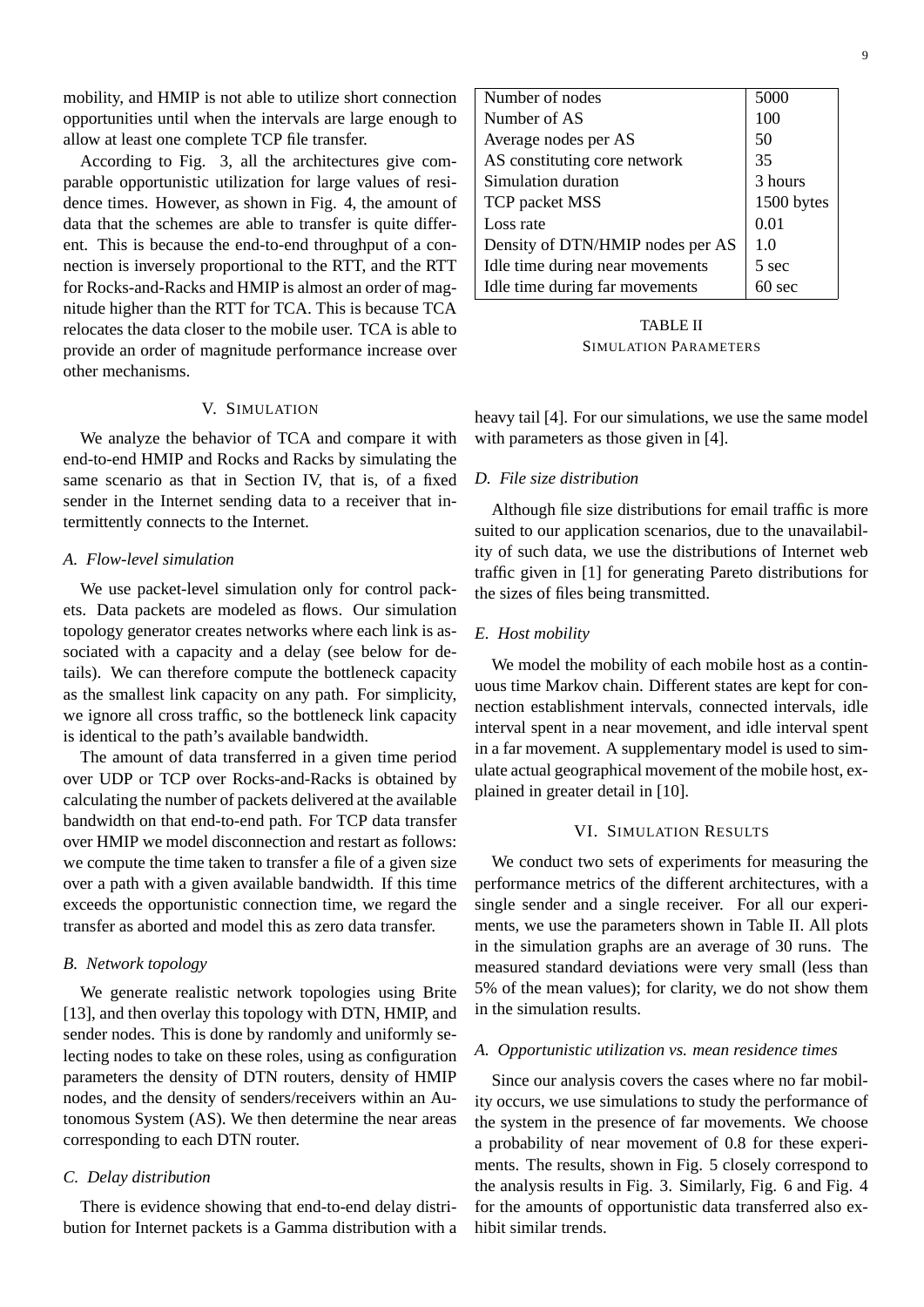

Fig. 5. Fixed prob of near mobility: Utilization Vs Mean residence time



Fig. 6. Fixed prob of near mobility: Data transferred Vs Mean residence time



Fig. 7. Fixed mean residence time: Utilization Vs Prob of near mobility



Fig. 8. Fixed mean residence time: Data transferred Vs Prob of near mobility

10

We observe from Fig. 5 that the smaller the residence times, the greater the advantage of TCA over the other schemes because TCA is able to utilize opportunistic connections better. From Fig. 6, It can also be expected that TCA will perform more efficiently with increasing DTN node density because the greater the node density, the smaller will be the RTT from the local DTN router to the mobile receiver. With the configuration parameters of Table II, we are able to realize an 80-fold improvement with TCA over the other schemes of Rocks-and-Racks and HMIP.

# *B. Opportunistic utilization vs. probabilities of near mobility*

We next fix the mean residence time, and study the effect of near mobility on performance. The probability of near vs. far movement is varied from 0 to 1, implying a variation in the average number of connection periods (FN) from 1 to 8. The performance of TCA becomes better with increasing probabilities of near movements, because it is able to use near mobility more efficiently.

We see that a crossover point exists in Fig. 7 when the opportunistic utilization of TCA overtakes that of Rocksand-Racks. This is because TCA encounters greater control overheads in far movements than the other schemes (due to its need to update both DHT entries and the old local DTN router), but as the amount of far mobility reduces, TCA performs much better due to more efficient connection utilization.

Fig. 8 shows the mean amount of data transferred during a communication opportunity. Unlike Fig. 7, no crossover is noticed in this case. This shows that even though TCA has a lower opportunistic utilization metric than the other schemes when there is a lot of far movement, the actual amount of data transferred is always more than with the other schemes because of reduced RTTs resulting from relocating the data to local DTN routers. In other words, the relocation of data to the local DTN router more than compensates for the extra control overhead during a far movement. This advantage will persist as long as end-to-end round trip times traversing the Internet backbone are about an order of magnitude higher than end-to-end round trip times within a near area. As speed-of-light propagation delays are already the dominant delay term in today's high speed backbones, this is likely to be the case indefinitely.

## VII. IMPLEMENTATION

We have implemented a subset of our architecture on a testbed at the University of Waterloo. Our testbed is based on the DTN2 Reference Implementation from Intel Research, Berkeley [7]. We have made the following modifications to the reference implementation:

We have modified the 'bundle router' object to allow default routes to the Internet region to be entered in the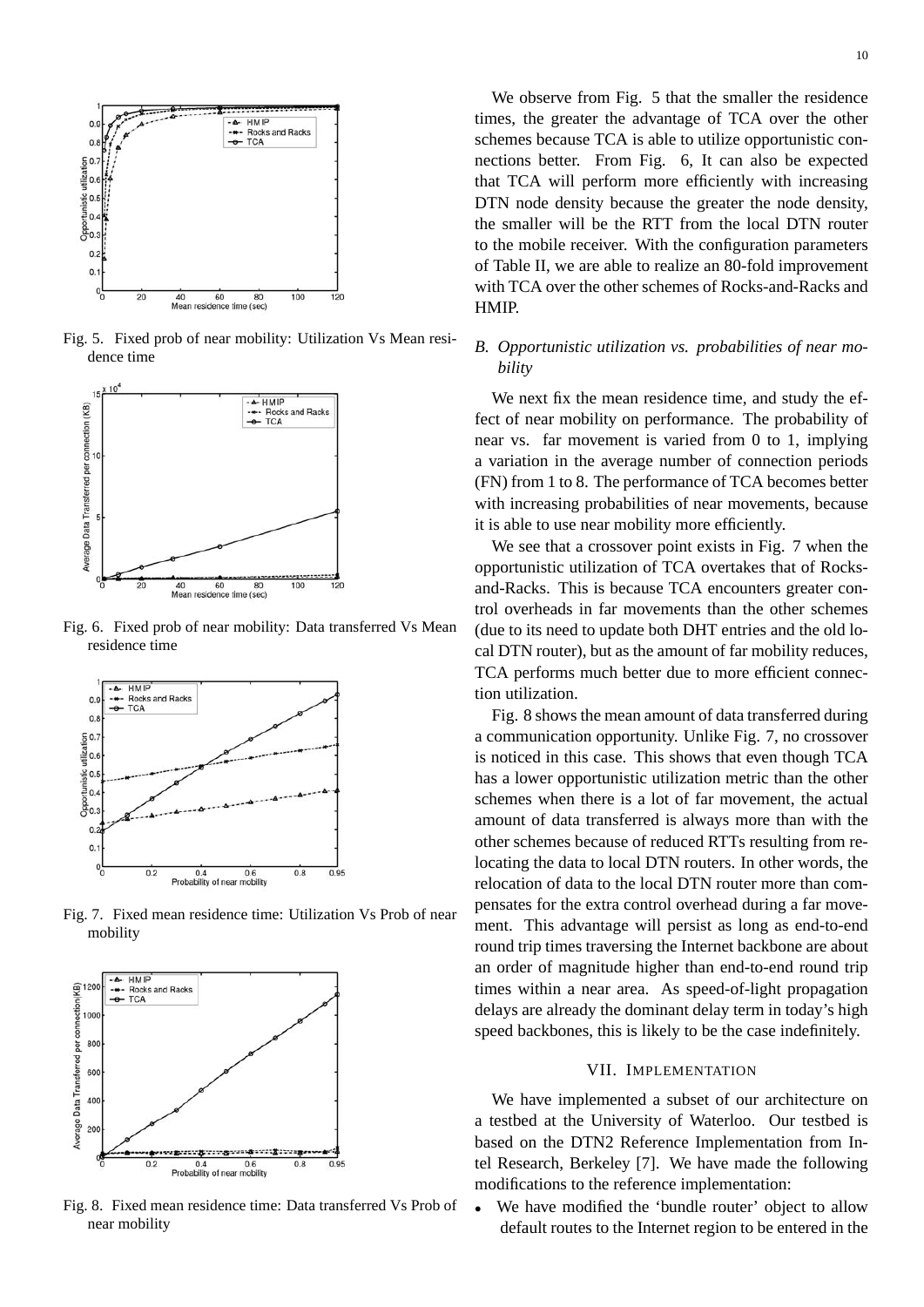configuration file.

- The bundle router scans an incoming bundle for three types of headers, those that have a REGISTER bit, those that have a FORWARD bit, and those that are unbound.
- On receiving an unbound bundle, if the bundle router is not an Internet gateway, it forwards the bundle on its default route. Otherwise, it looks up the DHT using the mobile's GUID as the key to determine the mobile's current region, and the Internet gateways for that region. The bundle header is then modified to bind the region in the destination address, and the bundle is sent to (one of) the destination region's Internet gateways.
- On receiving a REGISTER message, the local routing table is updated and the message is forwarded on the default route upstream to the Internet gateway. At the Internet gateway, the REGISTER message is used to update the VLR, and to update the OpenDHT Distributed Hash Table [21] running on Planetlab [20]. Before updating the DHT, however, the previous region of the mobile is looked up, the REGISTER message is converted to a FORWARD message, and sent to the Internet gateway of the previous region.
- On receiving a FORWARD message, the local routing table is updated to remove entries for that mobile's GUID. Also, all bundles in local storage with the mobile's GUID are modified to convert the region identifier to 'unbound', and these bundles are sent on the default route. The net effect is that after registration, unbound bundles from the old region eventually arrive at the old region's Internet gateway, where they are bound to the proper region and delivered. This allows a mobile's session state to be persistent across disconnections.

We ran into a problem with OpenDHT when using it as a persistent store. To prevent misbehavior, OpenDHT automatically deletes entries after a timeout period. Therefore, all GUID to region mappings need to be periodically refreshed. We make the Internet gateway responsible for refreshing the mappings. The algorithm to refresh the mapping is as follows:

- 1. Keep a list of GUIDs whose state needs to be refreshed. Add to this list when a REGISTER message is received and delete from the list when a FORWARD message is received.
- 2. Set a timer for the refresh interval. When the timer expires, for each GUID in the list, read its current region value. If the region matches the local region, refresh the entry; otherwise do nothing

The second step is necessary to prevent a race condition where a mobile has moved to a new region, but the FOR-WARD message has not yet propagated to the old region. It ensures that the old region will not accidentally clobber the DHT with an old value.

We have tested our implementation by moving an endpoint from one region to another, with disconnections ranging from a few seconds to a few hours. In all cases, when the mobile rejoins the network, bundles from the old region automatically are forwarded to the new region, and thence to the mobile. We are in the process of instrumenting the implementation to identify and remove performance bottlenecks.

Using the session persistence provided by OCMP [23], we have developed a simple web logging (*blogging*) application to exercise our test bed. The application runs on a wireless-enabled PDA. It polls a designated directory on the local storage of the PDA for new blog entries (simple text files or images), and sends them over the tetherless communication architecture to a proxy. At the proxy, data is extracted, and the XML RPC API to blogger.com allows the blog entry to be posted to any blog.

The protocol layering in our implementation is shown in Fig. 9. The application detects a new blog entry and passes it to the OCMP blogger plugin, which fragments the blog entry and delivers them to the TCA client running on the PDA. The client sends the bundles opportunistically through 802.11 APs to the bundle daemon on the local DTN router. This relays the bundles using DTN to the bundle daemon running on the proxy. The OCMP blogger plugin layer on the proxy registers a callback with its bundle daemon for receiving the bundles, and when they arrive, reassembles them into the original blog file. The file is delivered over the TCP/IP Internet to the blog server which publishes it. Thus, updates from the PDA become available to the world whenever the PDA is able to opportunistically connect to the Internet. Even though we are showing data movement only from the PDA to the blog, it should be clear that TCA allows comments made on the blog to be sent back to the PDA despite its moving from access point to access point, anywhere in the world.

While trivial, this application captures the essence of tetherless computing and allows us to exercise every aspect of our system. The interesting point to note is that the blog server is completely unaware of the mobility status of the receiver, and similarly, the receiver is unaware of its own mobility.

#### VIII. DISCUSSION

# *A. Globally unique Ids and routing*

Address aggregation and mobility are mutually antagonistic concepts. Address aggregation is possible only when nodes with similar addresses are topologically close, so that an address range can be assigned a common next hop; mobility means that this is precisely not the case; even if nodes with similar addresses were close by to begin with, over time they would move apart. Therefore, any scheme for mobility must support location-independent GUIDs that are either mapped to location-specific addresses, or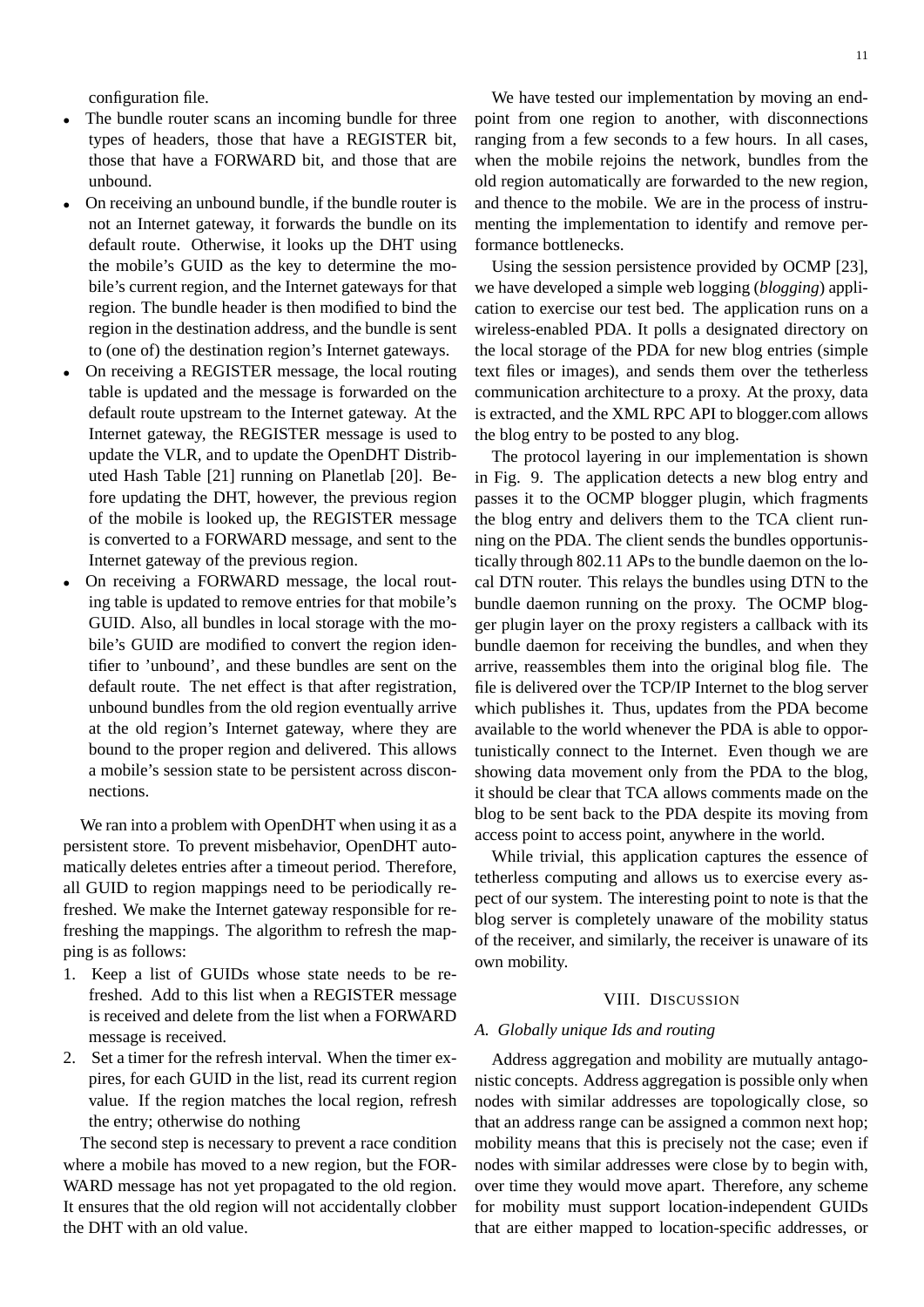

Fig. 9. MindStream blog application stack

are directly incorporated into routing tables. By the former, we mean that a node has a location-specific (aggregable) address that changes as it moves, and a lookup table maps from the GUID to the current location. By the latter, we mean that each router, for each GUID, keeps track of the next hop to reach that GUID, as in Cellular IP [5]. The latter solution is not scaleable: it would mean that the routing table size at every router would be the size of at least the number of mobiles in the system. Consequently, every mobility solution must use some form of translation from a GUID to a location-specific address, with aggregate (address-range) based routing and forwarding tables.

The current DTN architecture uses globally unique node identifiers of the form (region, admin id), where the admin id is opaque outside the region. This allows one level of aggregation, but suffers from the problem that the identifier changes as a mobile changes regions. Consequently, we need to have a globally unique unchanging identifier to identify mobile nodes, and we have introduced this into the DTN architecture.

Note that we could have mapped from a GUID directly to the location-specific address of a mobile in the Internet DHT. However, this would have required a deluge of DHT updates even for moves within a region. Our approach–to use the DHT to map from a GUID to a region–allows us to avoid DHT updates for the common case of near mobility. On the other hand, it forces us to maintain at least one more lookup table to actually determine a node's locationspecific identifier. In fact, we further partition lookup in two: the VLR maps to the custodian's address, and at a custodian the LLR maps to the best next hop. This is because the only way to reach the mobile is through a custodian. So, it makes sense for the VLR to point to the custodian rather than directly to the mobile. Note that unlike the HLR, the VLR only needs to track mobiles actually in the region, so it can be much smaller.

Vanilla DTN routing ought to be enough for a custodian to choose the best next hop to a mobile's location-specific address. Since this routing has yet to be defined at the time of this writing, we use a simple GUID-based reverse path forwarding lookup table to map from a custodian to the next-hop local DTN router. Because of default routes, this table can be small.

Note also that non-mobile nodes can be assigned aggregable (location-specific) addresses. We are looking into assigning fixed nodes an aggregable address, and allocating GUIDs only for mobile nodes.

## *B. Cellular telephony architectures*

Our architecture is modeled on the cellular telephony architecture. In cellular networks, multiple Base Station Systems (BSS) are grouped under a single MSC (Mobile Switching Center). A mobile's GUID is mapped in a VLR (Visitor Location Register) to an MSC. The VLR and MSC's lookup tables locate a mobile's BSS. A global HLR (Home Location Register) tracks the current location of the mobile host. TCA works similarly, with the HLR pointing to the current region, and each gateway hosting a VLR for that region.

Differences in the two architectures arise because of the partitioned network structure in TCA. Cellular telephony assumes always-available connectivity of the mobile host with the central management system. For example, although MMS (Multimedia Message Service) can be viewed as a form of delay tolerant data transfer in cellular telephony, MMS data is always stored on an MMS Router/Server (MMSRS) in the home region of the mobile. In contrast, the partitioned network in TCA requires a distributed network of custodians that are used to relay the data from one mobile host to another. Other macroscopic differences between the architectures are reviewed in Section II.A.

#### IX. CONCLUSIONS AND FUTURE WORK

We believe that the emerging paradigm of tetherless computing requires an infrastructure that deals well with mobility and disconnection. The architecture proposed in this paper achieves the goals enumerated in Section I. Our architecture seamlessly supports mobility and disconnection even in networks where end points may never have a